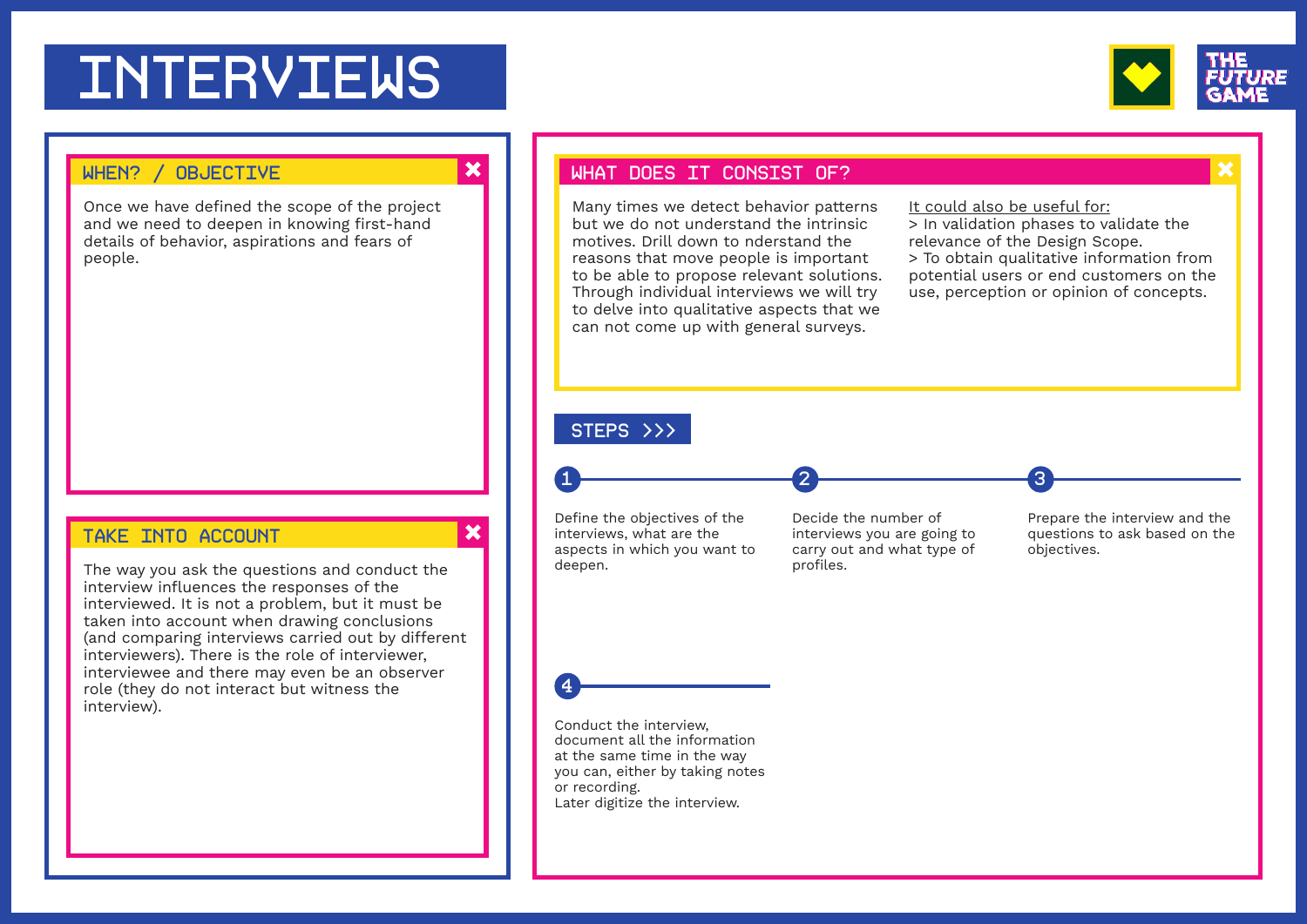# **SURVEYS**



# WHEN? / OBJECTIVE

When we want to obtain quantitative data on the problem we are analyzing and inquire about how it affects different profiles of users.

### TAKE INTO ACCOUNT

The way we formulate the questions is important, putting ourselves in the place of the interviewee and maintaining the balance between the multiple options, open questions and other more specific ones.

#### WHAT DOES IT CONSIST OF?

A survey or questionnaire is a primary research tool. In most cases it is designed for statistical analysis, seeking to obtain information on a large sample of potential users.

For surveys, you can use existing online tools that facilitate your response, data collection and organization of information in tables and graphs.

# STEPS >>>

has a clear flow.

on.

 $\boldsymbol{\mathsf{x}}$ 

 $\boldsymbol{\mathsf{x}}$ 

Define and prepare research questions, structure the questions so that the survey

1 2

Think about the sections in which analysis should focus To do a good survey think about the understanding of questions, use of clear language.

 $\overline{3}$  5

Combine multiple choice questions with more open questions in which the user speaks from her own experience or point of view.

Choose between creating a free online survey or doing it through a specialist.

Distribute the surveys to all potential participants, you must seek diversity within your profle, spread the survey in all possible ways to reach the target person. Collect the results.

Analyze the results of the survey and draw conclusions.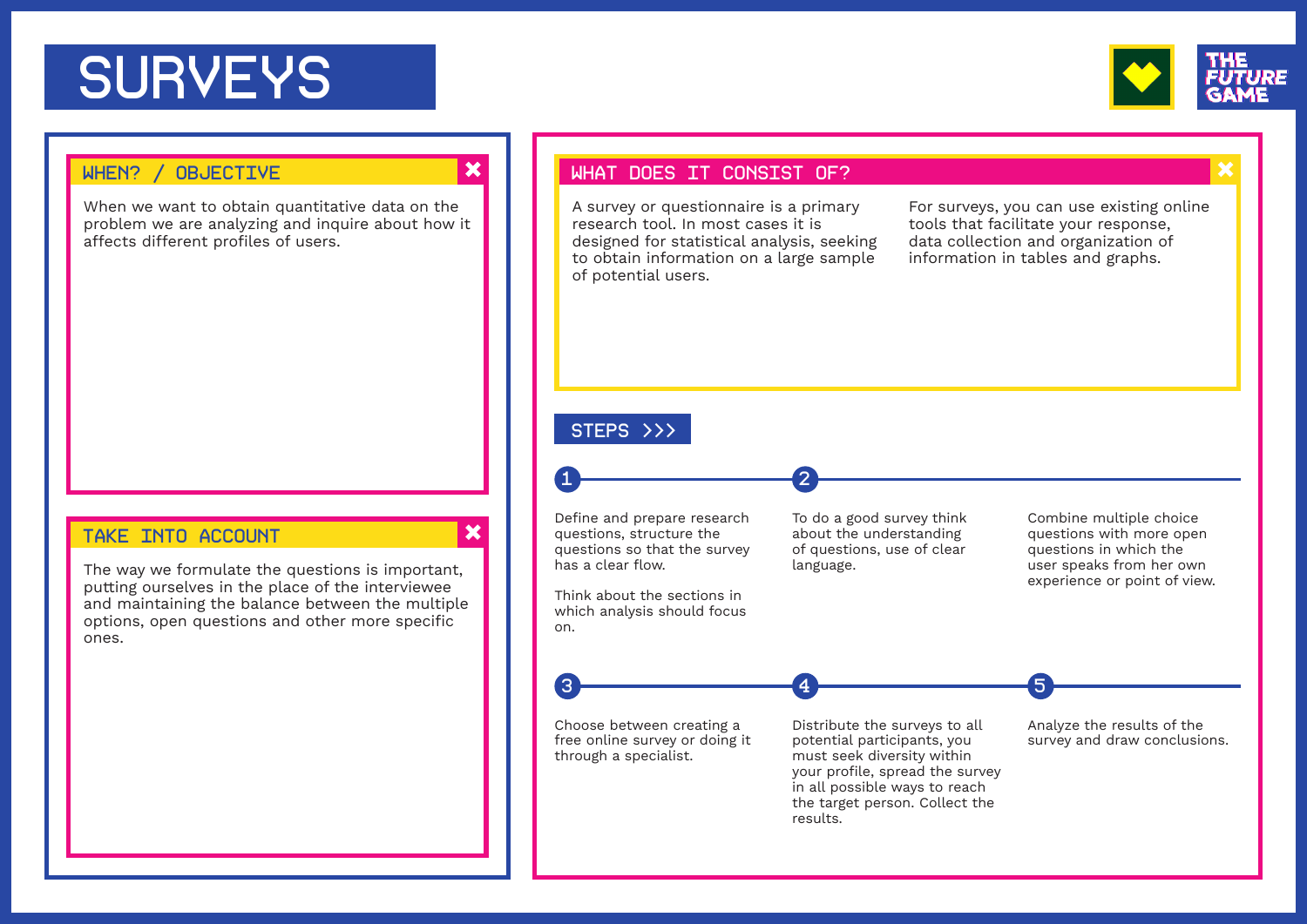# PERSONAS



## WHEN? / OBJECTIVE

The "personas" are archetypes built after an exhaustive observation of potential users, it helps us represent in different profiles the characteristics corresponding to an identifed group representative.

### TAKE INTO ACCOUNT

It seeks to represent the users, for this it is chosen to generate caricatured profles but always keeping in mind the objective information identifed in the exploration and giving importance to all nuances and the "insight" of user.

#### WHAT DOES IT CONSIST OF?

The characters are archetypes constructed after a thorough observation of potential users.

Each person is based on a fictional character whose profle meets the characteristics of an existing social group.

This way, people assume the attributes of the groups they represent from their social and demographic characteristics, to their own needs, wants, habits and cultural background.

3

# STEPS >>>

 $\overline{\mathbf{x}}$ 

 $\boldsymbol{\mathsf{x}}$ 

Using the research findings as a basis, decide 3 typical people with their most characteristic factors (it is important that they are diverse and easily distinguishable between them).

1 2

Identify this person under a "caricatured" name and the 3 #hastags that most describe him/her.

Develop the diferent base points of the template: > Description > Lifestyle



Lastly, select which measurable factors are relevant to know and refect in this specific case and measure their proportion. For example: health, social welfare, purchasing power...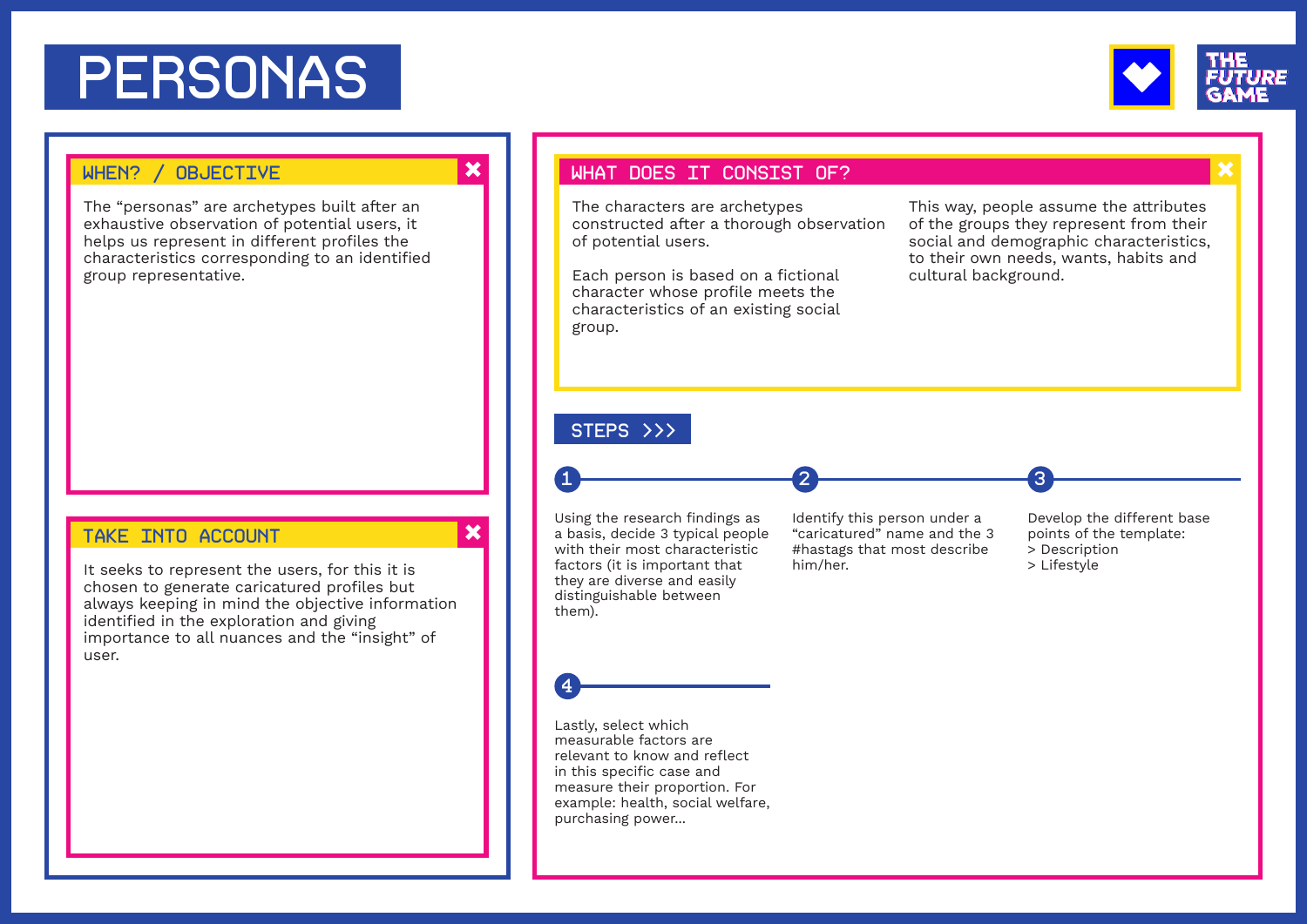Choose a photo that represents the person

# PROVOCATIVE TITLE (CARICATURE)

Lifestyle, how she/he behaves, what she/he does...

Purchasing power **Main values** that define the person Physical well-being Emotional well-being Social well-being THE<br>FUTURE Leisure time **GAME**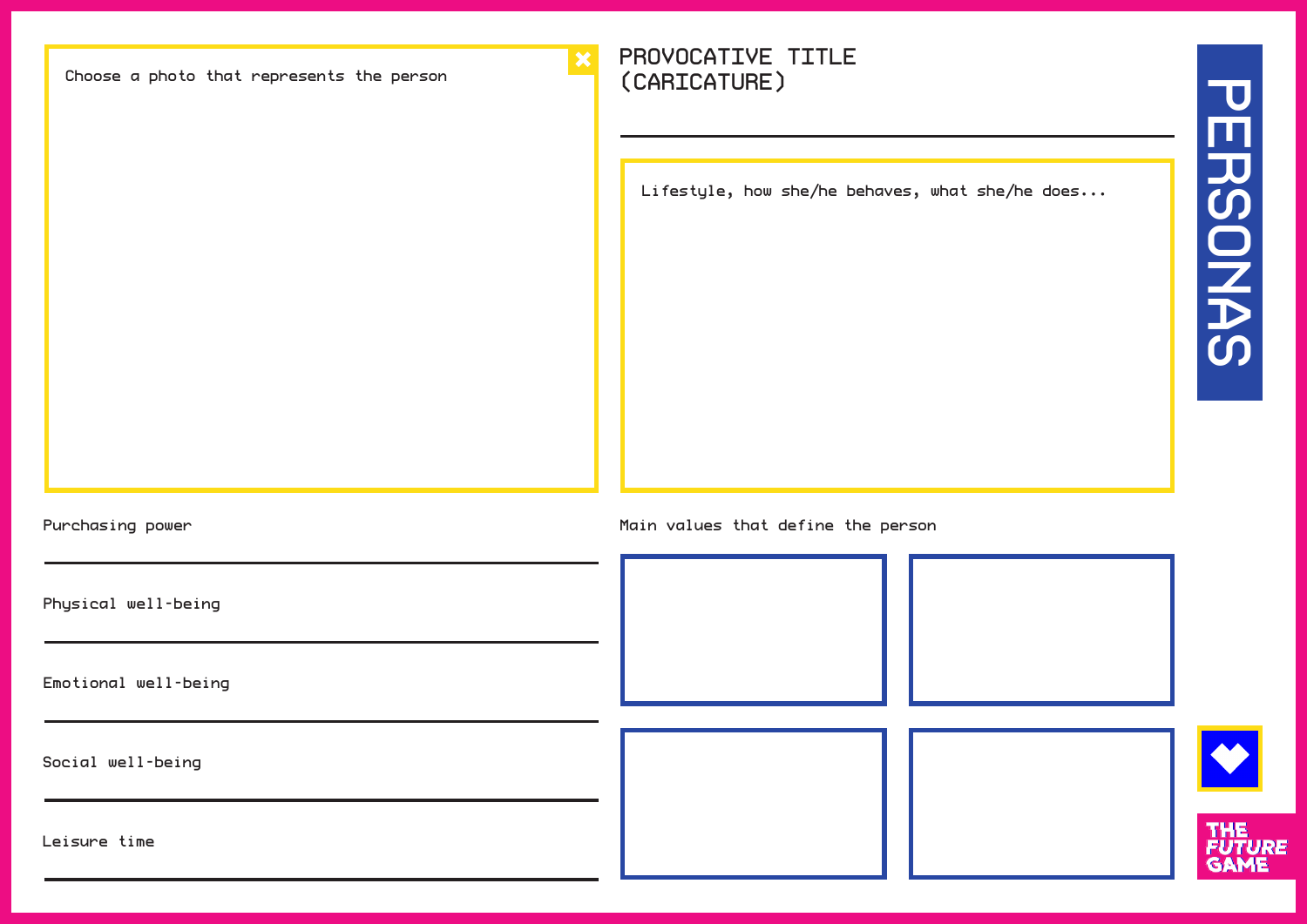# EMPATHY MAP



It helps us to focus our attention on diferent aspects of what a person thinks, feels, sees and hears.

In addition, it helps us to synthesize ideas and crystallize the conclusions of the interviews.

### TAKE INTO ACCOUNT

The information that we represent on the map should be based on the interviews and observation that we have been able to carry out, not simply on intuitions or assumptions.

The template can be used as a guide to generate of questions for interviews.

# WHEN? / OBJECTIVE WHEN A VIOLET WHAT DOES IT CONSIST OF?

La herramienta "Mapa de Empatía" ayuda a cristalizar información obtenida de usuarios/as. Después se analizan diferentes mapas de empatía y se agrupan por tipología de personas.

Consiste en comprender a las personas desde diferentes ángulos: lo que piensa, dice, siente, ve, oye, así como sus miedos y deseos.

# STEPS >>>

Print "Empathy Map" templates.

1 2

Complete the information following the questions that are proposed: > What do you see? What does your environment look like? Who are your family, friends, colleagues ...? > What do you hear? What do you hear from friends, clients,

bosses and colleagues or from advertising?

> What do you think and feel? What is important to him / her? What are your dreams? What are you worried about? > What does it say and do? What does he say to others? What is he doing?

# 3

 $\pmb{\times}$ 

Having analyzed these points about the user, we go on to identify their frustrations and desire:

> What are your pain points? What challenges and risks do you face every day?

> What makes you happy? What do you really like? What makes something successful? How do you achieve your goals?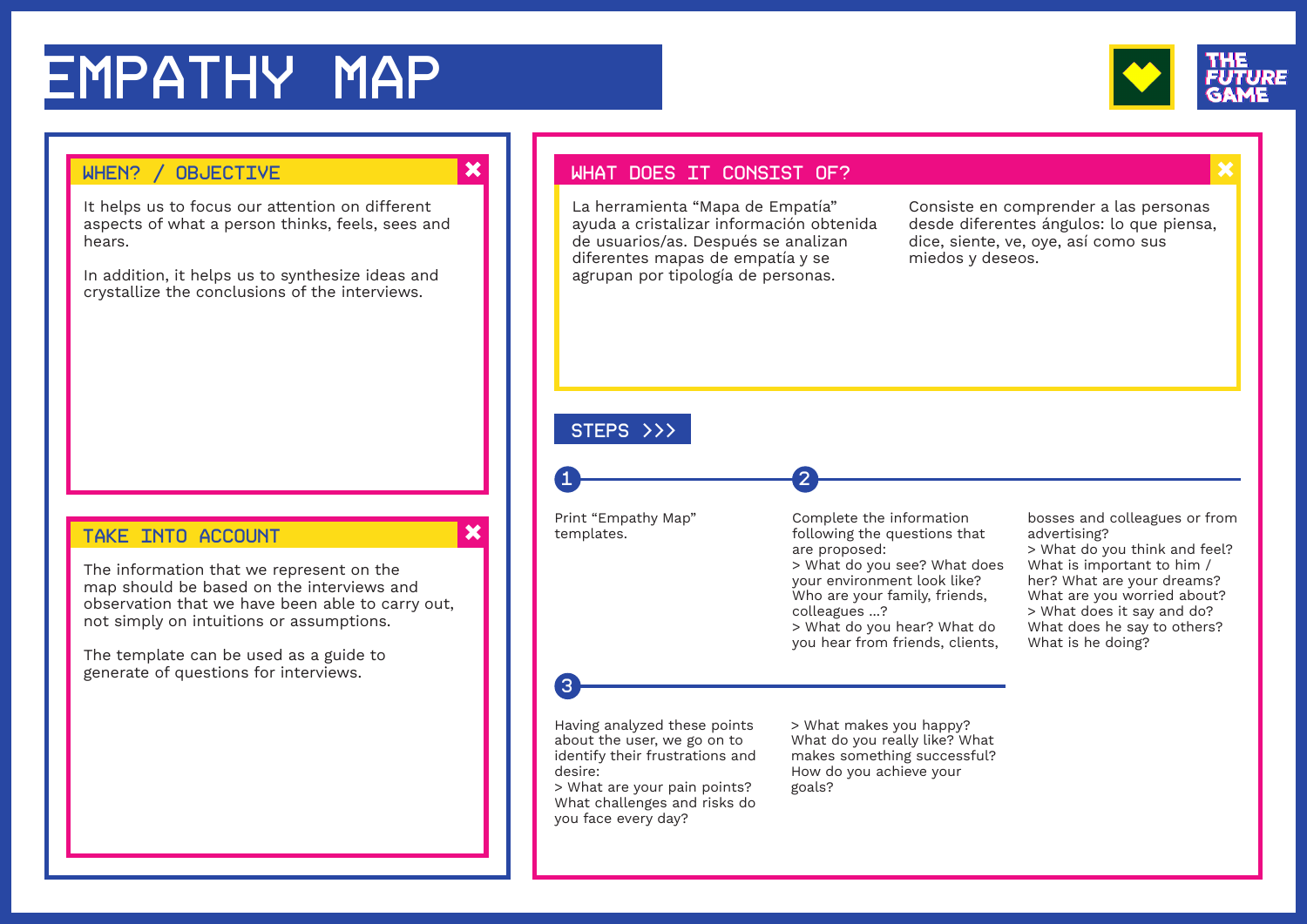